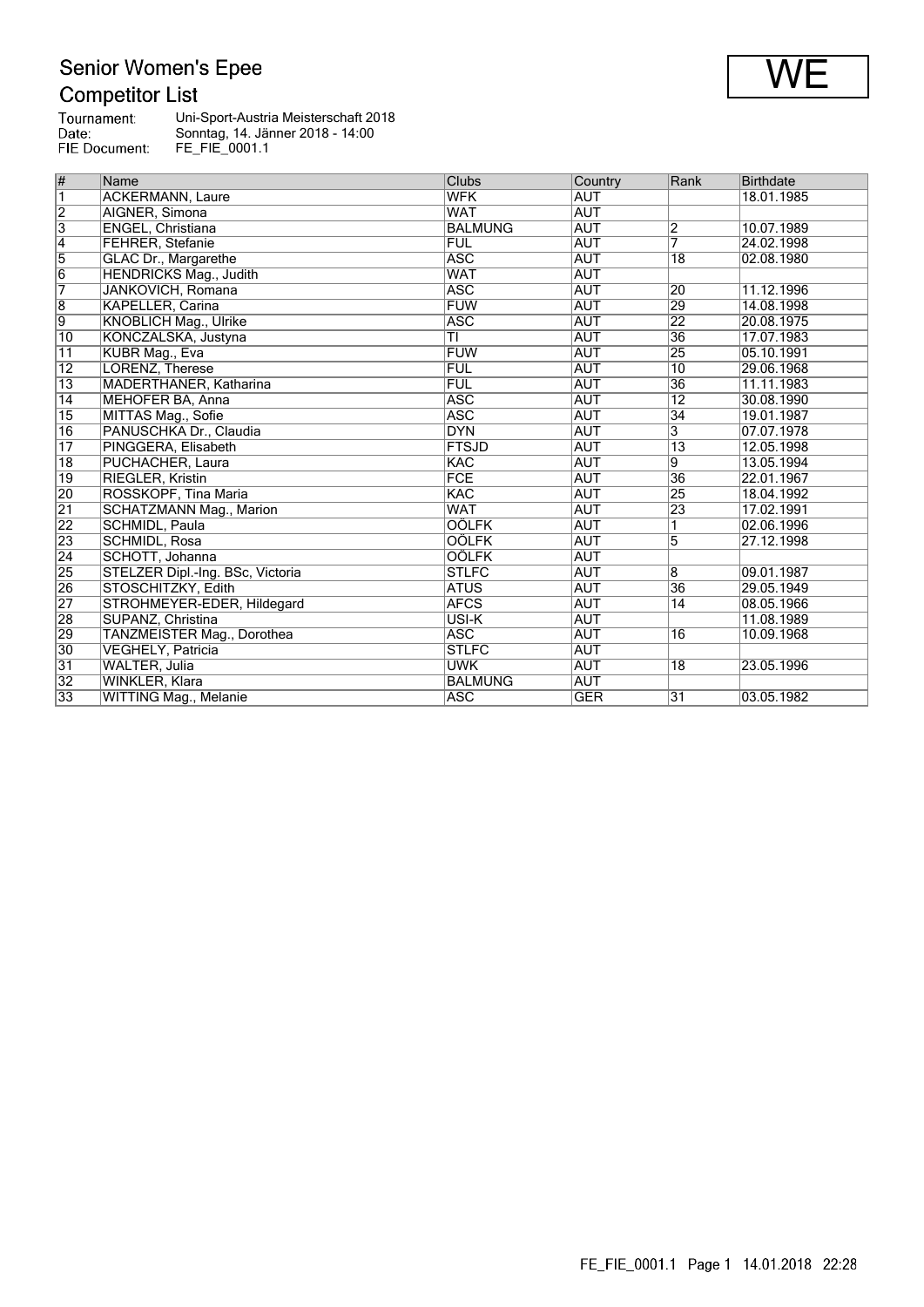Senior Women's Epee<br>Seeding for Round #1 - Pool

| Tournament:   | Uni-Sport-Austria Meisterschaft 2018 |
|---------------|--------------------------------------|
| Date:         | Sonntag, 14. Jänner 2018 - 14:00     |
| FIE Document: | FE FIE 0001.2                        |

| Seed                    | Name                             | Club           | Country    | Rank            | Notes |
|-------------------------|----------------------------------|----------------|------------|-----------------|-------|
| $\overline{\mathbf{1}}$ | SCHMIDL, Paula                   | <b>OÖLFK</b>   | <b>AUT</b> |                 |       |
| $\overline{2}$          | ENGEL, Christiana                | <b>BALMUNG</b> | <b>AUT</b> | 2               |       |
| $\overline{3}$          | PANUSCHKA Dr., Claudia           | <b>DYN</b>     | <b>AUT</b> | 3               |       |
| $\overline{4}$          | SCHMIDL, Rosa                    | <b>OÖLFK</b>   | <b>AUT</b> | 5               |       |
| $\overline{5}$          | <b>FEHRER, Stefanie</b>          | <b>FUL</b>     | <b>AUT</b> |                 |       |
| $\overline{6}$          | STELZER Dipl.-Ing. BSc, Victoria | <b>STLFC</b>   | <b>AUT</b> | 8               |       |
| 7                       | PUCHACHER, Laura                 | KAC            | AUT        | $\overline{9}$  |       |
| $\overline{8}$          | LORENZ, Therese                  | <b>FUL</b>     | <b>AUT</b> | $\overline{10}$ |       |
| 9                       | MEHOFER BA, Anna                 | <b>ASC</b>     | <b>AUT</b> | $\overline{12}$ |       |
| 10                      | PINGGERA, Elisabeth              | <b>FTSJD</b>   | <b>AUT</b> | $\overline{13}$ |       |
| 11                      | STROHMEYER-EDER, Hildegard       | <b>AFCS</b>    | <b>AUT</b> | 14              |       |
| 12                      | TANZMEISTER Mag., Dorothea       | <b>ASC</b>     | <b>AUT</b> | 16              |       |
| $\overline{13}$         | WALTER, Julia                    | <b>UWK</b>     | <b>AUT</b> | 18              |       |
| 14                      | <b>GLAC Dr., Margarethe</b>      | <b>ASC</b>     | <b>AUT</b> | 18              |       |
| $\overline{15}$         | <b>JANKOVICH, Romana</b>         | ASC            | <b>AUT</b> | 20              |       |
| 16                      | <b>KNOBLICH Mag., Ulrike</b>     | <b>ASC</b>     | <b>AUT</b> | $\overline{22}$ |       |
| $\overline{17}$         | SCHATZMANN Mag., Marion          | <b>WAT</b>     | AUT        | 23              |       |
| $\overline{18}$         | KUBR Mag., Eva                   | <b>FUW</b>     | <b>AUT</b> | 25              |       |
| $ 19\rangle$            | ROSSKOPF, Tina Maria             | <b>KAC</b>     | <b>AUT</b> | 25              |       |
| 20                      | <b>KAPELLER, Carina</b>          | FUW            | <b>AUT</b> | 29              |       |
| $\overline{21}$         | WITTING Mag., Melanie            | <b>ASC</b>     | <b>GER</b> | $\overline{31}$ |       |
| $\overline{22}$         | MITTAS Mag., Sofie               | <b>ASC</b>     | <b>AUT</b> | 34              |       |
| $\overline{23}$         | MADERTHANER, Katharina           | <b>FUL</b>     | <b>AUT</b> | 36              |       |
| $\overline{24}$         | <b>RIEGLER, Kristin</b>          | FCE            | <b>AUT</b> | 36              |       |
| $\overline{25}$         | STOSCHITZKY, Edith               | <b>ATUS</b>    | <b>AUT</b> | $\overline{36}$ |       |
| 26                      | KONCZALSKA, Justyna              | ΤĪ             | <b>AUT</b> | $\overline{36}$ |       |
| $\overline{27}$         | WINKLER, Klara                   | <b>BALMUNG</b> | <b>AUT</b> |                 |       |
| 28                      | SUPANZ, Christina                | USI-K          | <b>AUT</b> |                 |       |
| $\overline{29}$         | <b>ACKERMANN, Laure</b>          | <b>WFK</b>     | <b>AUT</b> |                 |       |
| 30                      | AIGNER, Simona                   | <b>WAT</b>     | <b>AUT</b> |                 |       |
| 31                      | SCHOTT, Johanna                  | <b>OÖLFK</b>   | <b>AUT</b> |                 |       |
| $\overline{32}$         | VEGHELY, Patricia                | <b>STLFC</b>   | <b>AUT</b> |                 |       |
| 33                      | <b>HENDRICKS Mag., Judith</b>    | <b>WAT</b>     | <b>AUT</b> |                 |       |

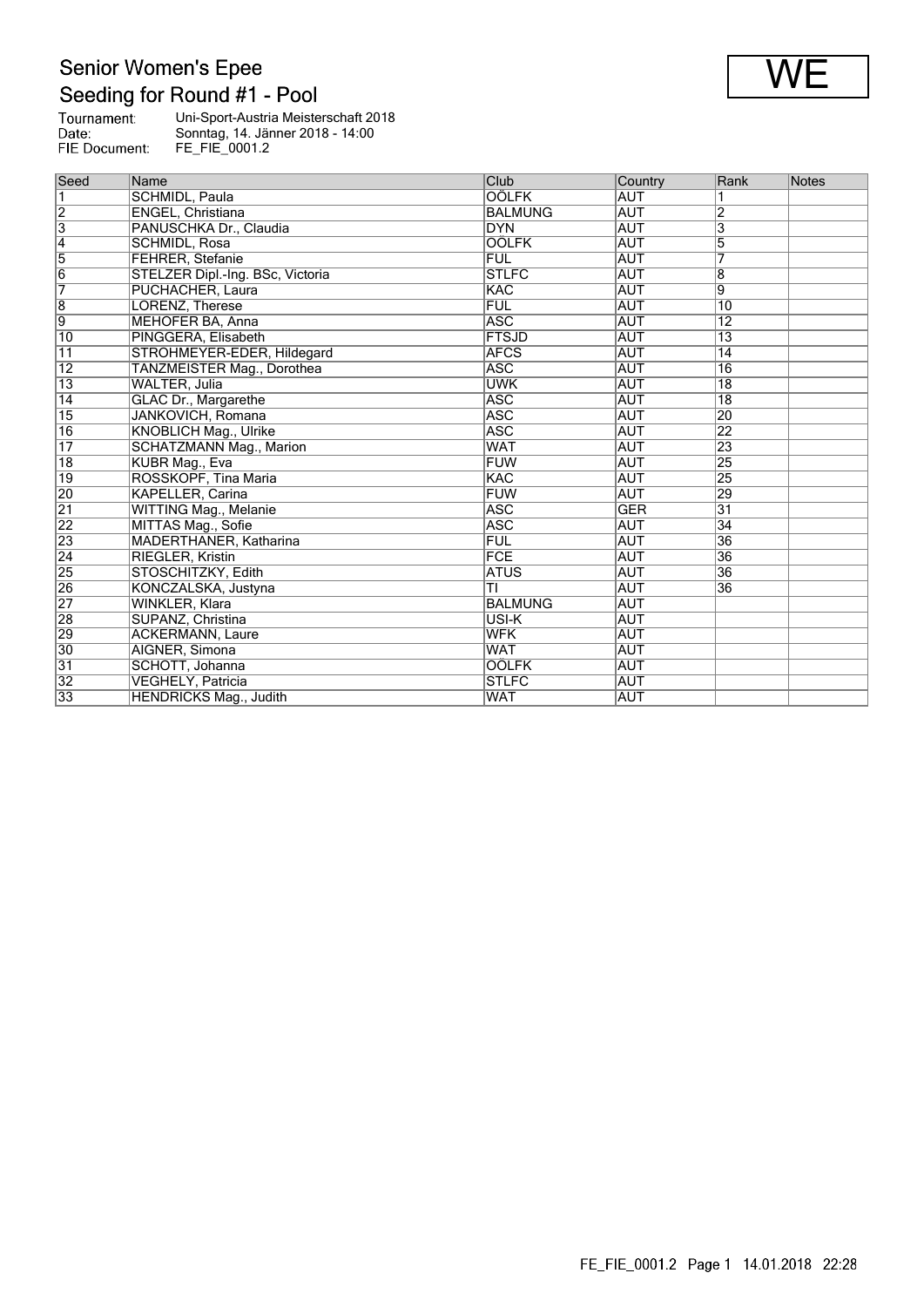## **Senior Women's Epee**

### Round #1 Pool Results

Tournament: Uni-Sport-Austria Meisterschaft 2018 Date: Sonntag, 14. Jänner 2018 - 14:00 FIE Document: FE\_FIE\_0007

|                | Strip 4                    | Referee(s):                   |               |                |                |                |                |                |                |                |                |        |                 |    |        |
|----------------|----------------------------|-------------------------------|---------------|----------------|----------------|----------------|----------------|----------------|----------------|----------------|----------------|--------|-----------------|----|--------|
|                | 14:45                      | TRIMMEL, Johannes (ASC / AUT) |               |                |                |                |                |                |                |                |                |        |                 |    |        |
| Name           |                            | Affiliation                   | #             |                | 2              | 3              | 4              | 5              | 6              | 7              | V              | V/M TS |                 |    | TR Ind |
| SCHMIDL, Paula |                            | OÖLFK / AUT                   | $\mathbf{1}$  |                | V <sub>5</sub> | V <sub>5</sub> | V <sub>5</sub> | V <sub>5</sub> | V <sub>5</sub> | V5             | 6              | 1,00   | 30              | 9  | 21     |
|                | WITTING Mag., Melanie      | ASC / GER                     | $\mathcal{P}$ | D1             |                | D <sub>2</sub> | D <sub>2</sub> | D <sub>4</sub> | D <sub>2</sub> | V5             | 1              | 0.17   | 16              | 26 | $-10$  |
|                | PINGGERA, Elisabeth        | FTSJD / AUT                   | 3             | D <sub>0</sub> | V5             |                | D4             | V <sub>5</sub> | V <sub>5</sub> | V5             | 4              | 0,67   | 24              | 17 | 7      |
|                | STROHMEYER-EDER, Hildegard | AFCS / AUT                    | $\mathbf{A}$  | D4             | V5             | V5             |                | V5             | V <sub>5</sub> | V <sub>5</sub> | 5              | 0,83   | 29              | 20 | -9     |
|                | <b>VEGHELY, Patricia</b>   | STLFC / AUT                   | 5.            | D1             | V5             | D <sub>3</sub> | D3             |                | D1             | V5             | $\overline{2}$ | 0,33   | 18              | 28 | $-10$  |
|                | <b>KAPELLER, Carina</b>    | FUW / AUT                     | 6             | D <sub>2</sub> | V5             | D <sub>1</sub> | D <sub>3</sub> | V5             |                | V5             | 3              | 0,50   | 21              | 18 | 3      |
| AIGNER, Simona |                            | WAT / AUT                     |               | D1             | D1             | D1             | D <sub>3</sub> | D <sub>4</sub> | D <sub>0</sub> |                | $\mathbf 0$    | 0,00   | 10 <sup>°</sup> | 30 | $-20$  |

| $\mathbf{\mathcal{L}}$ | Strip 5                    | Referee(s):                  |                |                |                |    |                |                |                |                |                |        |    |                 |          |
|------------------------|----------------------------|------------------------------|----------------|----------------|----------------|----|----------------|----------------|----------------|----------------|----------------|--------|----|-----------------|----------|
|                        | 14:45                      | BUGARIN, Dimitri (WAT / SRB) |                |                |                |    |                |                |                |                |                |        |    |                 |          |
| Name                   |                            | Affiliation                  | $\#$           |                | $\overline{2}$ | 3  | 4              | 5              | 6              | 7              | V              | V/M TS |    |                 | $TR$ Ind |
|                        | TANZMEISTER Mag., Dorothea | ASC / AUT                    | $\mathbf 1$    |                | V5             | V5 | D4             | V <sub>5</sub> | D <sub>2</sub> | V5             | $\overline{4}$ | 0.67   | 26 | 15 <sub>1</sub> | 11       |
|                        | SCHOTT, Johanna            | OÖLFK / AUT                  | $\mathcal{P}$  | D <sub>3</sub> |                | V5 | D0             | D4             | D <sub>2</sub> | V <sub>5</sub> | $\overline{2}$ | 0,33   | 19 | 27              | -8       |
|                        | MADERTHANER, Katharina     | FUL / AUT                    | 3              | D <sub>2</sub> | D4             |    | D <sub>4</sub> | V5             | D <sub>2</sub> | D1             | 1              | 0,17   | 18 | 29              | $-11$    |
|                        | MEHOFER BA, Anna           | ASC / AUT                    | $\overline{4}$ | V5             | V5             | V5 |                | V5             | V <sub>5</sub> | V <sub>5</sub> | 6              | 1,00   | 30 | 13              | 17       |
|                        | ROSSKOPF, Tina Maria       | KAC / AUT                    | 5              | D1             | V5             | D4 | D <sub>1</sub> |                | D <sub>2</sub> | V <sub>5</sub> | $\overline{2}$ | 0,33   | 18 | 26              | -8       |
|                        | ENGEL, Christiana          | <b>BALMUNG / AUT</b>         | 6              | V <sub>4</sub> | V <sub>4</sub> | V5 | D <sub>2</sub> | V <sub>5</sub> |                | V <sub>5</sub> | 5              | 0,83   | 25 | 13              | 12       |
|                        | <b>ACKERMANN, Laure</b>    | WFK / AUT                    |                | D0             | D4             | V5 | D <sub>2</sub> | D <sub>2</sub> | D <sub>0</sub> |                | 1              | 0,17   | 13 | 26              | $-13$    |

|                | Strip 6                | Referee(s):                        |                |                |                |                |                |                |                |                |                |      |    |    |                 |
|----------------|------------------------|------------------------------------|----------------|----------------|----------------|----------------|----------------|----------------|----------------|----------------|----------------|------|----|----|-----------------|
| 3              | 14:45                  | BLASCHKA Dr., Robert (STLFC / AUT) |                |                |                |                |                |                |                |                |                |      |    |    |                 |
| Name           |                        | Affiliation                        | #              |                | 2              | 3              | 4              | 5              | 6              | 7              | V              |      |    |    | $V/M$ TS TR Ind |
|                | MITTAS Mag., Sofie     | ASC / AUT                          | 1              |                | V5             | D <sub>0</sub> | D1             | D <sub>2</sub> | D1             | V <sub>5</sub> | $\overline{2}$ | 0.33 | 14 | 24 | $-10$           |
|                | LORENZ, Therese        | FUL / AUT                          | $\mathcal{P}$  | D4             |                | V <sub>5</sub> | D <sub>4</sub> | D <sub>2</sub> | V <sub>4</sub> | V <sub>5</sub> | 3              | 0.50 | 24 | 21 | 3               |
|                | PANUSCHKA Dr., Claudia | DYN / AUT                          | 3              | V <sub>5</sub> | D <sub>4</sub> |                | V <sub>5</sub> | V <sub>5</sub> | V <sub>5</sub> | V <sub>5</sub> | 5              | 0.83 | 29 | 9  | 20              |
| KUBR Mag., Eva |                        | FUW / AUT                          | $\overline{4}$ | V <sub>5</sub> | V <sub>5</sub> | D <sub>2</sub> |                | V <sub>5</sub> | D <sub>2</sub> | V <sub>5</sub> | 4              | 0.67 | 24 | 17 | 7               |
|                | SUPANZ, Christina      | USI-K / AUT                        | 5              | V <sub>3</sub> | V <sub>5</sub> | D1             | D <sub>0</sub> |                | V <sub>5</sub> | D <sub>3</sub> | 3              | 0,50 | 17 | 23 | $-6$            |
| WALTER, Julia  |                        | UWK / AUT                          | 6              | V <sub>5</sub> | D <sub>2</sub> | D <sub>1</sub> | V5             | D4             |                | V <sub>5</sub> | 3              | 0,50 | 22 | 20 | $\mathcal{P}$   |
|                | HENDRICKS Mag., Judith | WAT / AUT                          | 7              | D <sub>2</sub> | D <sub>0</sub> | D0             | D <sub>2</sub> | V <sub>5</sub> | D <sub>3</sub> |                | 1              | 0,17 | 12 | 28 | $-16$           |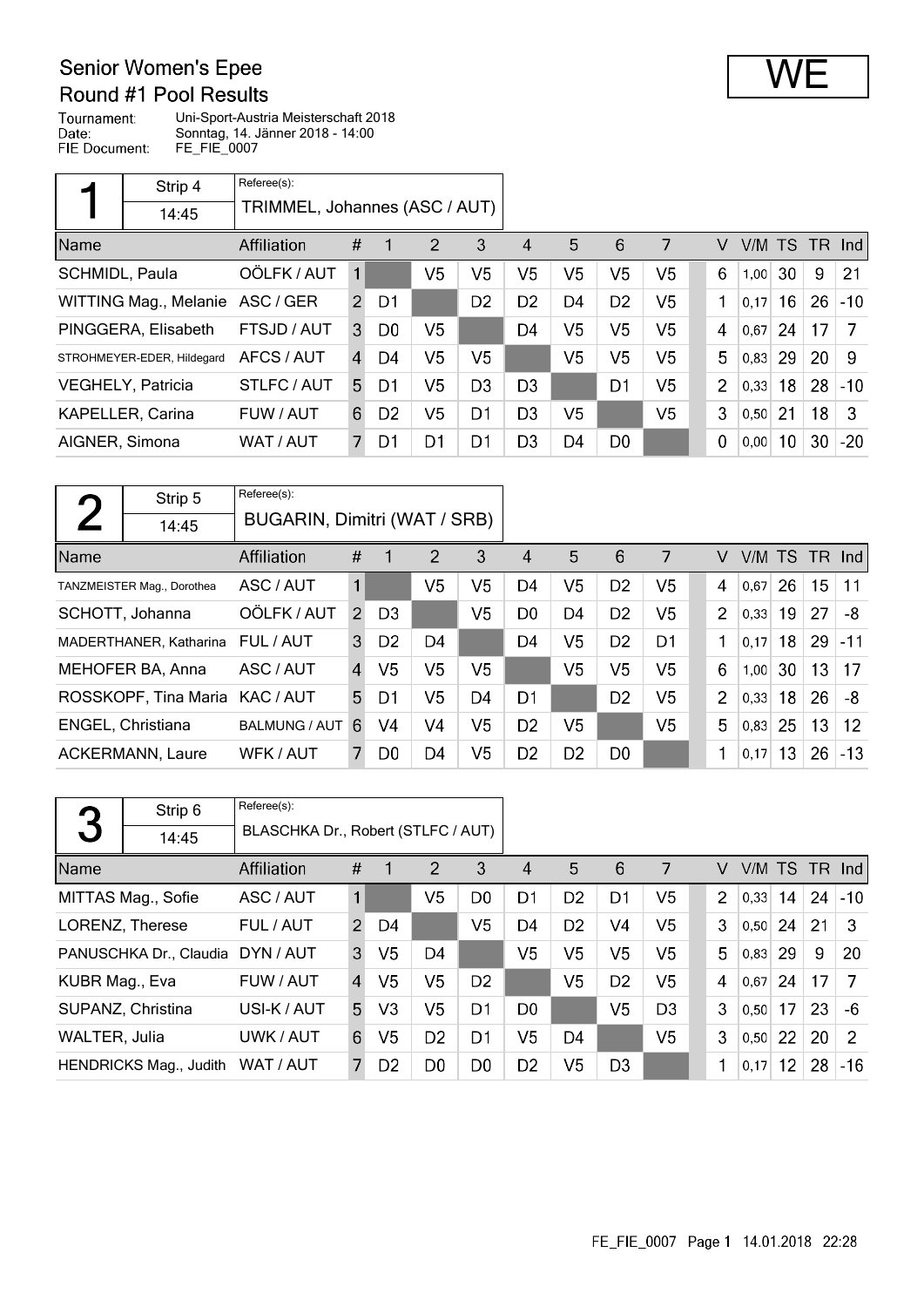$\mathsf{r}$ 

|                  | Senior Women's Epee            |                          |                |                | FE FIE 000/    |                | Page 2 14.01.2018 22:28 |                |                |                |      |                 |                 |       |
|------------------|--------------------------------|--------------------------|----------------|----------------|----------------|----------------|-------------------------|----------------|----------------|----------------|------|-----------------|-----------------|-------|
|                  | Strip 7                        | Referee(s):              |                |                |                |                |                         |                |                |                |      |                 |                 |       |
|                  | 14:45                          | KÜHNEL, Sven (ASC / GER) |                |                |                |                |                         |                |                |                |      |                 |                 |       |
| Name             |                                | Affiliation              | #              | 1              | $\overline{2}$ | 3              | $\boldsymbol{\Lambda}$  | 5              | 6              | v              | V/M  | <b>TS</b>       | TR.             | Ind   |
| RIEGLER, Kristin |                                | FCE / AUT                | 1              |                | D <sub>2</sub> | D <sub>2</sub> | D <sub>3</sub>          | D <sub>3</sub> | D <sub>1</sub> | $\mathbf 0$    | 0.00 | 11              | 23              | $-12$ |
|                  | GLAC Dr., Margarethe           | ASC / AUT                | $\mathcal{P}$  | V <sub>3</sub> |                | V <sub>5</sub> | D <sub>2</sub>          | V <sub>5</sub> | V <sub>5</sub> | 4              | 0,80 | 20              | 15              | -5    |
| WINKLER, Klara   |                                | <b>BALMUNG / AUT</b>     | 3              | V5             | D <sub>1</sub> |                | D3                      | D <sub>1</sub> | D <sub>0</sub> | 1              | 0,20 | 10 <sup>°</sup> | 20              | $-10$ |
|                  | PUCHACHER, Laura               | KAC / AUT                | $\overline{4}$ | V <sub>5</sub> | V5             | V5             |                         | V5             | V <sub>5</sub> | 5              | 1,00 | 25              | 15 <sub>1</sub> | 10    |
| SCHMIDL, Rosa    |                                | OÖLFK / AUT              | 5.             | V <sub>5</sub> | D <sub>3</sub> | V <sub>5</sub> | D <sub>4</sub>          |                | D <sub>3</sub> | $\overline{2}$ | 0,40 | 20              | 19              |       |
|                  | <b>SCHATZMANN Mag., Marion</b> | WAT / AUT                | 6.             | V <sub>5</sub> | D4             | V <sub>3</sub> | D <sub>3</sub>          | V <sub>5</sub> |                | 3              | 0,60 | 20              | 14              | -6    |

|      | Strip 8                          | Referee(s):<br>FELSBERGER, Tobias (SZTK / AUT) |               |                |                |    |                |                |                |                |      |     |    |                 |
|------|----------------------------------|------------------------------------------------|---------------|----------------|----------------|----|----------------|----------------|----------------|----------------|------|-----|----|-----------------|
| 5    | 14:45                            | KRAVINA, Willy (WFA / AUT)                     |               |                |                |    |                |                |                |                |      |     |    |                 |
| Name |                                  | Affiliation                                    | #             | 1              | $\overline{2}$ | 3  | $\overline{4}$ | 5              | 6              | V              |      |     |    | $V/M$ TS TR Ind |
|      | JANKOVICH, Romana                | ASC / AUT                                      |               |                | D <sub>3</sub> | V5 | D1             | D <sub>0</sub> | D <sub>2</sub> |                | 0.20 | 11  |    | $22$ -11        |
|      | KNOBLICH Mag., Ulrike ASC / AUT  |                                                | $\mathcal{P}$ | V <sub>5</sub> |                | V5 | D <sub>2</sub> | D4             | D4             | $\overline{2}$ | 0,40 | 20  | 19 |                 |
|      | STOSCHITZKY, Edith               | ATUS / AUT                                     | 3             | D <sub>2</sub> | D1             |    | D1             | D <sub>0</sub> | D1             | $\Omega$       | 0.00 | 5   | 25 | -20'            |
|      | KONCZALSKA, Justyna              | TI / AUT                                       | $\mathbf{A}$  | V5             | V <sub>5</sub> | V5 |                | V5             | D <sub>1</sub> | 4              | 0,80 | -21 | 13 | -8              |
|      | <b>FEHRER, Stefanie</b>          | FUL / AUT                                      | 5.            | V5             | V5             | V5 | D4             |                | D <sub>4</sub> | 3              | 0,60 | 23  | 14 | -9              |
|      | STELZER Dipl.-Ing. BSc. Victoria | STLFC/AUT                                      | 6.            | V <sub>5</sub> | V <sub>5</sub> | V5 | V <sub>5</sub> | V5             |                | 5              | 1,00 | 25  | 12 | 13              |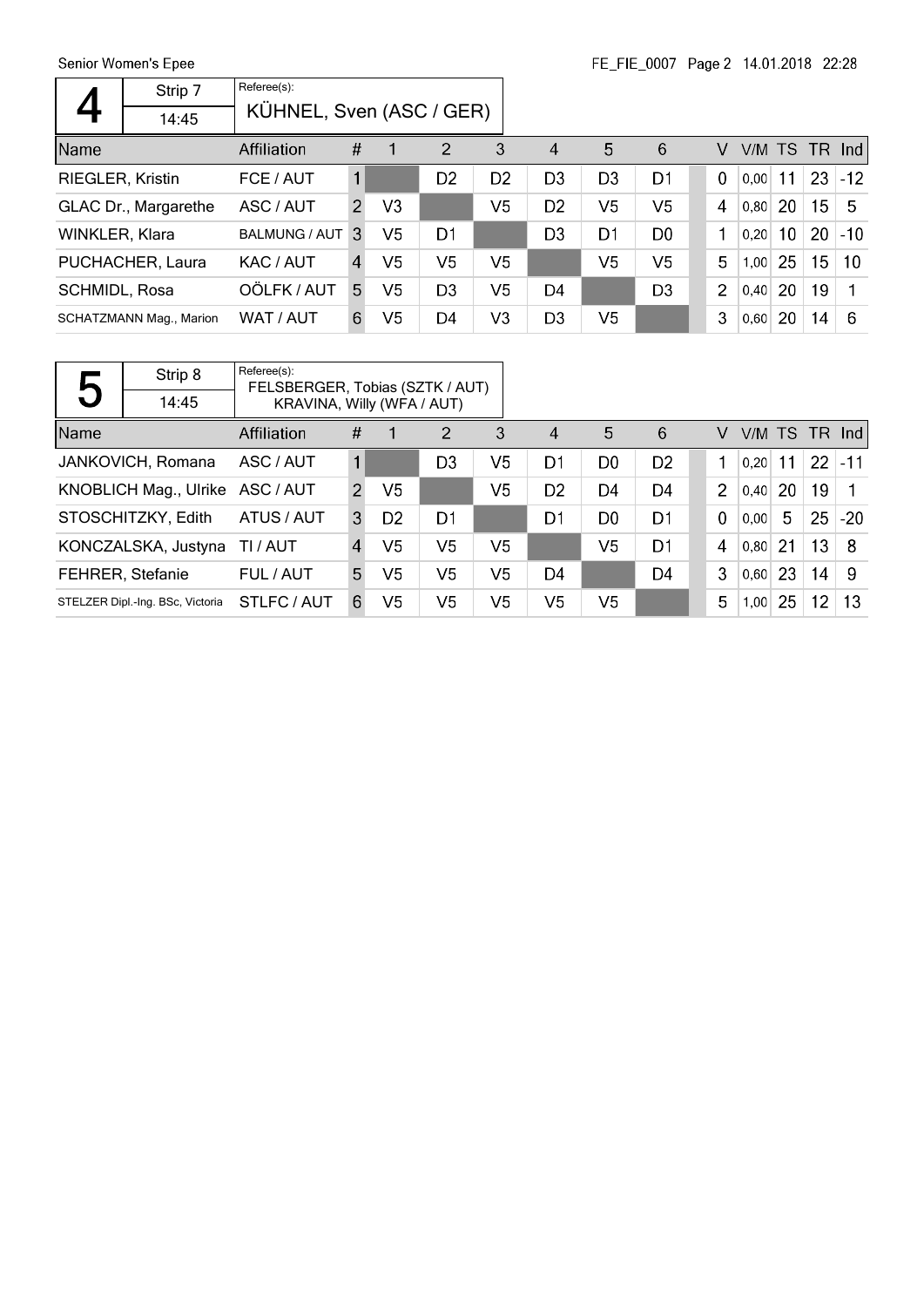## Senior Women's Epee<br>Seeding for Round #2 - Pool

| Tournament:   | Uni-Sport-Austria Meisterschaft 2018 |
|---------------|--------------------------------------|
| Date:         | Sonntag, 14. Jänner 2018 - 14:00     |
| FIE Document: | FE FIE 0008                          |

| Seed                    | Name                             | Club           | Country    | V              | V/M            | TS              | TR              | llnd  | <b>Notes</b> |
|-------------------------|----------------------------------|----------------|------------|----------------|----------------|-----------------|-----------------|-------|--------------|
| $\overline{\mathbb{1}}$ | SCHMIDL, Paula                   | <b>OÖLFK</b>   | <b>AUT</b> | $\overline{6}$ | 1,00           | 30              | Ι9              | $+21$ | Advanced     |
| $\frac{2}{3}$           | MEHOFER BA, Anna                 | <b>ASC</b>     | <b>AUT</b> | 6              | 1,00           | 30              | $\overline{13}$ | $+17$ | Advanced     |
|                         | STELZER Dipl.-Ing. BSc, Victoria | <b>STLFC</b>   | <b>AUT</b> | 5              | 1,00           | 25              | $\overline{12}$ | $+13$ | Advanced     |
| $\overline{4}$          | PUCHACHER, Laura                 | <b>KAC</b>     | <b>AUT</b> | $\overline{5}$ | 1,00           | 25              | $\overline{15}$ | $+10$ | Advanced     |
| $\overline{5}$          | PANUSCHKA Dr., Claudia           | <b>DYN</b>     | <b>AUT</b> | $\overline{5}$ | 0.83           | 29              | 9               | $+20$ | Advanced     |
| $\overline{6}$          | ENGEL, Christiana                | <b>BALMUNG</b> | <b>AUT</b> | $\overline{5}$ | 0,83           | 25              | $\overline{13}$ | $+12$ | Advanced     |
| 7                       | STROHMEYER-EDER, Hildegard       | <b>AFCS</b>    | <b>AUT</b> | 5              | 0,83           | 29              | 20              | $+9$  | Advanced     |
| $\overline{8}$          | KONCZALSKA, Justyna              | TI             | <b>AUT</b> | 4              | 0, 80          | $\overline{21}$ | $\overline{13}$ | $+8$  | Advanced     |
| $\overline{9}$          | <b>GLAC Dr., Margarethe</b>      | <b>ASC</b>     | <b>AUT</b> | $\overline{4}$ | 0.80           | 20              | $\overline{15}$ | $+5$  | Advanced     |
| $\overline{10}$         | TANZMEISTER Mag., Dorothea       | <b>ASC</b>     | <b>AUT</b> | 4              | 0,67           | 26              | $\overline{15}$ | $+11$ | Advanced     |
| 11T                     | PINGGERA, Elisabeth              | <b>FTSJD</b>   | <b>AUT</b> | $\overline{4}$ | 0,67           | 24              | $\overline{17}$ | $+7$  | Advanced     |
| 11T                     | KUBR Mag., Eva                   | <b>FUW</b>     | <b>AUT</b> | 4              | 0,67           | 24              | $\overline{17}$ | $+7$  | Advanced     |
| $\overline{13}$         | <b>FEHRER, Stefanie</b>          | <b>FUL</b>     | <b>AUT</b> | 3              | 0,60           | 23              | $\overline{14}$ | $+9$  | Advanced     |
| $\overline{14}$         | <b>SCHATZMANN Mag., Marion</b>   | <b>WAT</b>     | <b>AUT</b> | 3              | 0.60           | 20              | $\overline{14}$ | $+6$  | Advanced     |
| $\overline{15}$         | LORENZ, Therese                  | <b>FUL</b>     | <b>AUT</b> | 3              | 0.50           | $\overline{24}$ | $\overline{21}$ | $+3$  | Advanced     |
| $\overline{16}$         | <b>KAPELLER, Carina</b>          | <b>FUW</b>     | <b>AUT</b> | 3              | 0, 50          | $\overline{21}$ | $\overline{18}$ | $+3$  | Advanced     |
| $\overline{17}$         | WALTER, Julia                    | <b>UWK</b>     | <b>AUT</b> | 3              | 0, 50          | $\overline{22}$ | 20              | $+2$  | Advanced     |
| $\overline{18}$         | SUPANZ, Christina                | USI-K          | <b>AUT</b> | 3              | 0, 50          | $\overline{17}$ | $\overline{23}$ | -6    | Advanced     |
| 19T                     | <b>KNOBLICH Mag., Ulrike</b>     | <b>ASC</b>     | <b>AUT</b> | $\overline{2}$ | $ 0,40\rangle$ | 20              | 19              | $+1$  | Advanced     |
| 19T                     | <b>SCHMIDL, Rosa</b>             | <b>OÖLFK</b>   | <b>AUT</b> | $\overline{2}$ | $ 0,40\rangle$ | 20              | 19              | $+1$  | Advanced     |
| 21                      | SCHOTT, Johanna                  | <b>OÖLFK</b>   | <b>AUT</b> | $\overline{2}$ | 0,33           | 19              | 27              | -8    | Advanced     |
| 22                      | ROSSKOPF, Tina Maria             | <b>KAC</b>     | <b>AUT</b> | $\overline{2}$ | 0,33           | 18              | 26              | -8    | Advanced     |
| 23                      | VEGHELY, Patricia                | <b>STLFC</b>   | <b>AUT</b> | $\overline{2}$ | 0.33           | 18              | 28              | $-10$ | Advanced     |
| $\overline{24}$         | MITTAS Mag., Sofie               | <b>ASC</b>     | <b>AUT</b> | $\overline{2}$ | 0,33           | 14              | $\overline{24}$ | $-10$ | Advanced     |
| 25                      | WINKLER, Klara                   | <b>BALMUNG</b> | <b>AUT</b> | 1              | 0,20           | 10              | 20              | $-10$ | Advanced     |
| 26                      | JANKOVICH, Romana                | <b>ASC</b>     | <b>AUT</b> |                | 0.20           | $\overline{11}$ | 22              | $-11$ | Advanced     |
| $\overline{27}$         | WITTING Mag., Melanie            | <b>ASC</b>     | <b>GER</b> | 1              | 0, 17          | 16              | 26              | $-10$ | Advanced     |
| 28                      | MADERTHANER, Katharina           | <b>FUL</b>     | <b>AUT</b> | 1              | 0, 17          | $\overline{18}$ | 29              | $-11$ | Advanced     |
| 29                      | <b>ACKERMANN, Laure</b>          | <b>WFK</b>     | <b>AUT</b> | 1              | 0, 17          | 13              | 26              | $-13$ | Advanced     |
| $\overline{30}$         | HENDRICKS Mag., Judith           | <b>WAT</b>     | <b>AUT</b> | 1              | 0, 17          | 12              | 28              | $-16$ | Advanced     |
| $\overline{31}$         | <b>RIEGLER, Kristin</b>          | <b>FCE</b>     | AUT        | 0              | 0.00           | 11              | 23              | -12   | Eliminated   |
| $\overline{32}$         | AIGNER, Simona                   | <b>WAT</b>     | <b>AUT</b> | $\overline{0}$ | 0,00           | $\overline{10}$ | $\overline{30}$ | $-20$ | Eliminated   |
| 33                      | STOSCHITZKY, Edith               | <b>ATUS</b>    | <b>AUT</b> | $\overline{0}$ | 0.00           | $\overline{5}$  | 25              | $-20$ | Eliminated   |

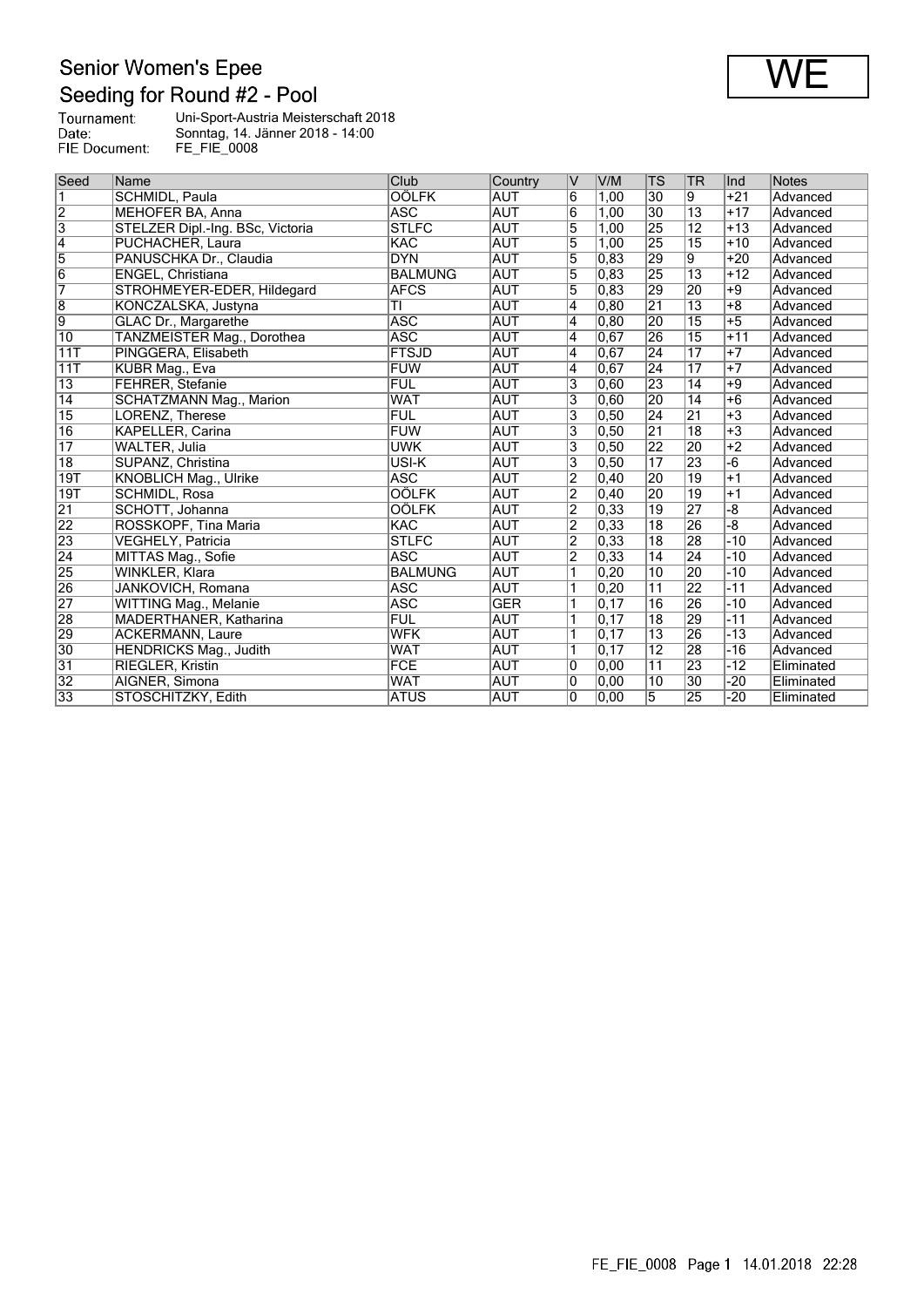## **Senior Women's Epee**

### Round #2 Pool Results

Tournament: Uni-Sport-Austria Meisterschaft 2018 Date: Sonntag, 14. Jänner 2018 - 14:00 FIE Document: FE\_FIE\_0007

|                | Strip 2                    | Referee(s):<br>MANOLACHE, Cristina (STLFC / AUT) |                |                |                |                |                        |                |                |                |                 |                 |                 |       |
|----------------|----------------------------|--------------------------------------------------|----------------|----------------|----------------|----------------|------------------------|----------------|----------------|----------------|-----------------|-----------------|-----------------|-------|
|                | 16:45                      | SCHALLER Dr. MMag., Martin (TI / AUT)            |                |                |                |                |                        |                |                |                |                 |                 |                 |       |
| Name           |                            | <b>Affiliation</b>                               | #              |                | $\overline{2}$ | 3              | $\boldsymbol{\Lambda}$ | 5              | 6              | V              | $V/M$ TS TR Ind |                 |                 |       |
| SCHMIDL, Paula |                            | OÖLFK / AUT                                      | $\mathbf{1}$   |                | V5             | V5             | V5                     | V5             | V <sub>5</sub> | 5              | 1,00            | 25              | 7               | 18    |
| SCHMIDL, Rosa  |                            | OÖLFK / AUT                                      | $\mathcal{P}$  | D <sub>3</sub> |                | D <sub>4</sub> | V <sub>5</sub>         | D4             | D <sub>3</sub> | 1              | 0,20            | 19              | 23              | $-4$  |
|                | SCHOTT, Johanna            | OÖLFK / AUT                                      | 3              | D <sub>0</sub> | V <sub>5</sub> |                | V4                     | D <sub>3</sub> | D <sub>1</sub> | $\overline{2}$ | 0.40            | 13              | 21              | -8    |
|                | HENDRICKS Mag., Judith     | WAT / AUT                                        | $\overline{A}$ | D <sub>0</sub> | D <sub>3</sub> | D <sub>3</sub> |                        | D <sub>3</sub> | D <sub>1</sub> | $\mathbf 0$    | 0,00            | 10 <sup>°</sup> | 24              | $-14$ |
|                | PINGGERA, Elisabeth        | FTSJD / AUT                                      | 5.             | D <sub>0</sub> | V5             | V <sub>4</sub> | V5                     |                | V <sub>3</sub> | 4              | 0.80            | 17              | 17              | - 0   |
|                | TANZMEISTER Mag., Dorothea | ASC / AUT                                        | 6              | D4             | V5             | V <sub>5</sub> | V5                     | D <sub>2</sub> |                | 3              | 0,60            | 21              | 13 <sup>2</sup> | -8    |

| η              | Strip 4                        | Referee(s):<br>FLENER, Milagros (USI-W / AUT) |               |                |                |                |                        |                |                |                |        |     |                 |                  |
|----------------|--------------------------------|-----------------------------------------------|---------------|----------------|----------------|----------------|------------------------|----------------|----------------|----------------|--------|-----|-----------------|------------------|
|                | 16:45                          | SCHALLER Dr. MMag., Martin (TI / AUT)         |               |                |                |                |                        |                |                |                |        |     |                 |                  |
| Name           |                                | Affiliation                                   | #             | 1              | $\overline{2}$ | 3              | $\boldsymbol{\Lambda}$ | 5              | 6              | V              | V/M TS |     | - TR            | -Ind l           |
|                | MEHOFER BA, Anna               | ASC / AUT                                     | $\mathbf{1}$  |                | D4             | D4             | V <sub>5</sub>         | V5             | V <sub>5</sub> | 3              | 0.60   | 23  | 19              | $\boldsymbol{A}$ |
|                | KNOBLICH Mag., Ulrike          | ASC / AUT                                     | $\mathcal{P}$ | V <sub>5</sub> |                | V <sub>5</sub> | V <sub>5</sub>         | V5             | V <sub>5</sub> | 5              | 1.00   | 25  | 15 <sub>1</sub> | 10               |
|                | GLAC Dr., Margarethe           | ASC / AUT                                     | 3             | V5             | D <sub>2</sub> |                | V <sub>5</sub>         | D <sub>0</sub> | V <sub>5</sub> | 3              | 0,60   | 17  | 20              | -3               |
|                | <b>ACKERMANN, Laure</b>        | WFK / AUT                                     | 4             | D <sub>3</sub> | D <sub>4</sub> | D <sub>4</sub> |                        | D1             | D <sub>4</sub> | $\mathbf 0$    | 0.00   | 16  | 25              | -9               |
| KUBR Mag., Eva |                                | FUW / AUT                                     | 5             | D <sub>3</sub> | D <sub>2</sub> | V5             | V <sub>5</sub>         |                | D <sub>3</sub> | $\overline{2}$ | 0,40   | 18  | 16              | 2                |
|                | ROSSKOPF, Tina Maria KAC / AUT |                                               | 6.            | D <sub>3</sub> | D3             | D <sub>2</sub> | V5                     | V <sub>5</sub> |                | $\overline{2}$ | 0,40   | 18. | 22              | -4               |

| 3    | Strip 5                          | Referee(s):                   | KÜHNEL, Sven (ASC / GER) |                |                |                |                        |                |                |  |                |        |                 |    |          |
|------|----------------------------------|-------------------------------|--------------------------|----------------|----------------|----------------|------------------------|----------------|----------------|--|----------------|--------|-----------------|----|----------|
|      | 16:45                            | TRIMMEL, Johannes (ASC / AUT) |                          |                |                |                |                        |                |                |  |                |        |                 |    |          |
| Name |                                  | Affiliation                   | #                        |                | $\overline{2}$ | 3              | $\boldsymbol{\Lambda}$ | $5\phantom{.}$ | 6              |  | V              | V/M TS |                 |    | $TR$ Ind |
|      | MADERTHANER, Katharina           | FUL / AUT                     |                          |                | D0             | V <sub>5</sub> | D <sub>0</sub>         | V <sub>5</sub> | D <sub>2</sub> |  | $\overline{2}$ | 0,40   | 12              | 20 | -8       |
|      | <b>FEHRER, Stefanie</b>          | FUL / AUT                     | $\overline{2}$           | V <sub>5</sub> |                | V5             | V5                     | V <sub>5</sub> | D1             |  | 4              | 0.80   | 21              | 10 | $-11$    |
|      | <b>VEGHELY, Patricia</b>         | STLFC / AUT                   | 3                        | D <sub>3</sub> | D <sub>0</sub> |                | D <sub>2</sub>         | V5             | D <sub>0</sub> |  | 1              | 0.20   | 10 <sup>°</sup> | 23 | $ -13$   |
|      | STELZER Dipl.-Ing. BSc. Victoria | STLFC/AUT                     | $\overline{4}$           | V5             | D4             | V5             |                        | V <sub>5</sub> | V <sub>5</sub> |  | 4              | 0.80   | 24              | 13 | 11       |
|      | SUPANZ, Christina                | USI-K / AUT                   | 5                        | D <sub>2</sub> | D <sub>1</sub> | D <sub>3</sub> | D <sub>2</sub>         |                | D <sub>0</sub> |  | $\mathbf 0$    | 0.00   | 8               | 25 | $-17$    |
|      | KONCZALSKA, Justyna              | TI / AUT                      | 6                        | V <sub>5</sub> | V <sub>5</sub> | V5             | D4                     | V <sub>5</sub> |                |  | 4              | 0, 80  | 24              | 8  | 16       |

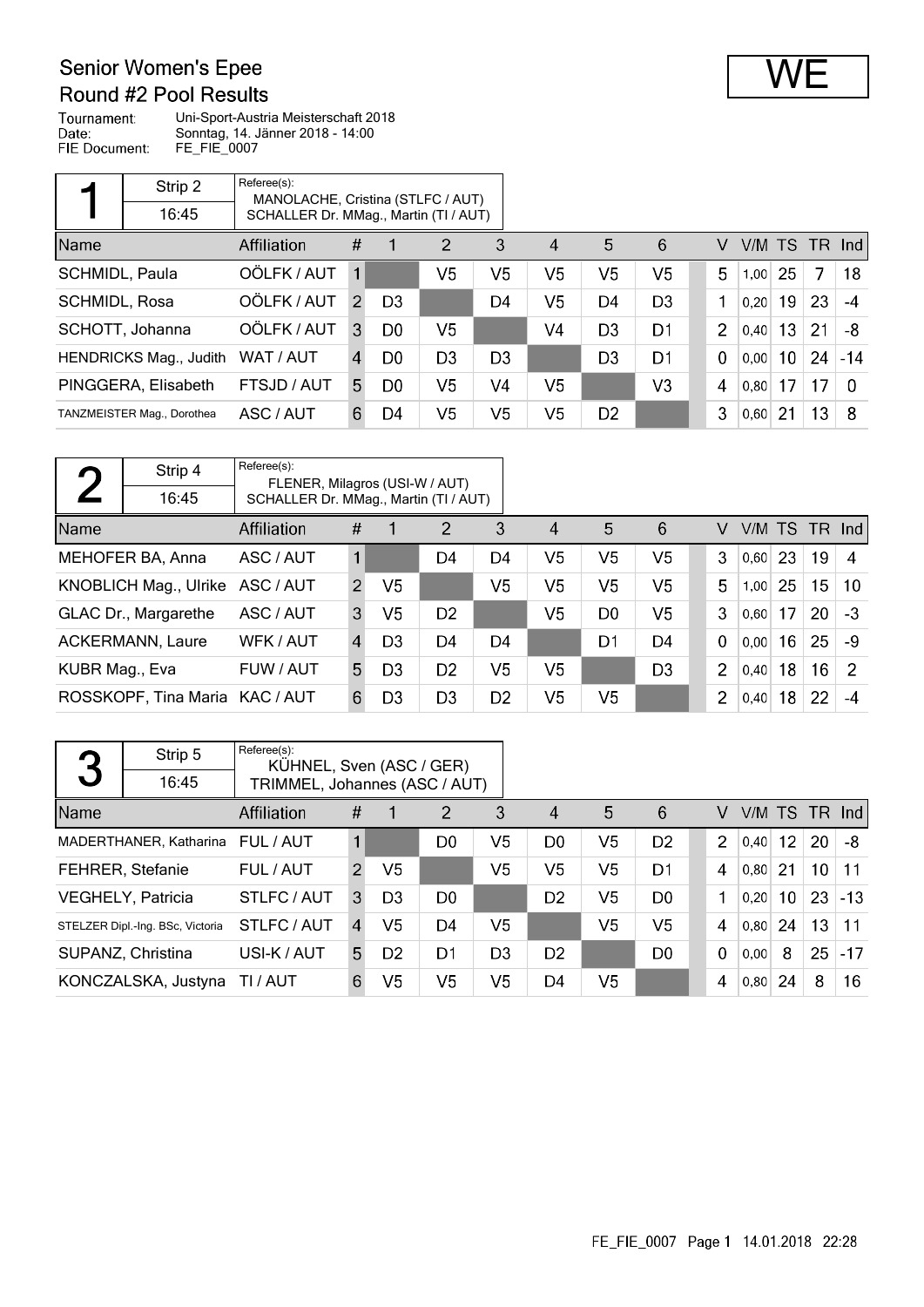Senior Women's Epee  $\overline{\phantom{a}}$ 

 $\mathsf{r}$ 

|               | Strip 6                    | Referee(s): | FELSBERGER, Tobias (SZTK / AUT)<br>TANZMEISTER Dipl.-Ing. FH, Thomas (ASC / AUT) |                |                |                |                        |                |                |  |                |               |                 |                 |              |
|---------------|----------------------------|-------------|----------------------------------------------------------------------------------|----------------|----------------|----------------|------------------------|----------------|----------------|--|----------------|---------------|-----------------|-----------------|--------------|
|               | 16:45                      |             |                                                                                  |                |                |                |                        |                |                |  |                |               |                 |                 |              |
| Name          |                            | Affiliation | #                                                                                | 1              | $\overline{2}$ | -3             | $\boldsymbol{\Lambda}$ | 5              | 6              |  | V              | V/M TS TR Ind |                 |                 |              |
|               | WITTING Mag., Melanie      | ASC / GER   | 1                                                                                |                | V5             | D <sub>3</sub> | V <sub>5</sub>         | D1             | V <sub>5</sub> |  | 3              | 0,60          | 19              | 18              | $\mathbf{1}$ |
|               | MITTAS Mag., Sofie         | ASC / AUT   | $\mathcal{P}$                                                                    | D <sub>2</sub> |                | D <sub>3</sub> | D <sub>2</sub>         | D1             | V5             |  | 1              | 0.20          | 13 <sup>°</sup> | 22              | -9           |
|               | PUCHACHER, Laura           | KAC / AUT   | 3                                                                                | V5             | V5             |                | V <sub>5</sub>         | D4             | V <sub>5</sub> |  | 4              | 0,80          | 24              | 16 <sup>1</sup> | -8           |
|               | STROHMEYER-EDER, Hildegard | AFCS / AUT  | $\overline{4}$                                                                   | D <sub>3</sub> | V5             | D <sub>4</sub> |                        | D <sub>2</sub> | V <sub>5</sub> |  | $\overline{2}$ | 0,40          | 19              | 18              | 1            |
| WALTER, Julia |                            | UWK / AUT   | 5.                                                                               | V5             | V5             | V <sub>5</sub> | V <sub>5</sub>         |                | V <sub>5</sub> |  | 5              | 1.00          | 25              | 10 <sup>°</sup> | 15           |
|               | SCHATZMANN Mag., Marion    | WAT / AUT   | 6                                                                                | D <sub>3</sub> | D <sub>2</sub> | D1             | D1                     | D <sub>2</sub> |                |  | 0              | 0.00          | -9              | 25              | $-16$        |

 $\overline{\phantom{a}}$ 

|                          | Strip 8                | Referee(s):          | KRAHER, Martin (OÖLFK / AUT)                  |                |                |                |                |                |                |  |   |      |    |               |      |
|--------------------------|------------------------|----------------------|-----------------------------------------------|----------------|----------------|----------------|----------------|----------------|----------------|--|---|------|----|---------------|------|
| $\overline{\phantom{a}}$ | 16:45                  |                      | TANZMEISTER Dipl.-Ing. FH, Thomas (ASC / AUT) |                |                |                |                |                |                |  |   |      |    |               |      |
| Name                     |                        | Affiliation          | #                                             | 1              | 2              | 3              | 4              | 5              | 6              |  | V |      |    | V/M TS TR Ind |      |
|                          | ENGEL, Christiana      | BALMUNG / AUT        | -1                                            |                | V1             | V5             | D <sub>3</sub> | D <sub>3</sub> | V <sub>5</sub> |  | 3 | 0,60 | 17 | 14            | -3   |
| WINKLER, Klara           |                        | <b>BALMUNG / AUT</b> | $\mathcal{P}$                                 | D <sub>0</sub> |                | V <sub>3</sub> | D1             | D <sub>2</sub> | D4             |  | 1 | 0,20 | 10 | 18            | -8   |
|                          | KAPELLER, Carina       | FUW / AUT            | 3                                             | D1             | D <sub>2</sub> |                | D4             | D <sub>2</sub> | V <sub>5</sub> |  | 1 | 0,20 | 14 | 21            | $-7$ |
|                          | LORENZ, Therese        | FUL / AUT            | $\overline{4}$                                | V4             | V <sub>5</sub> | V5             |                | V <sub>5</sub> | V <sub>5</sub> |  | 5 | 1,00 | 24 | 15            | -9   |
|                          | PANUSCHKA Dr., Claudia | DYN / AUT            | 5.                                            | V5             | V5             | V5             | D4             |                | V <sub>5</sub> |  | 4 | 0,80 | 24 | 16            | 8    |
|                          | JANKOVICH, Romana      | ASC / AUT            | 6                                             | D4             | V <sub>5</sub> | D <sub>3</sub> | D <sub>3</sub> | D4             |                |  |   | 0.20 | 19 | 24            | -5   |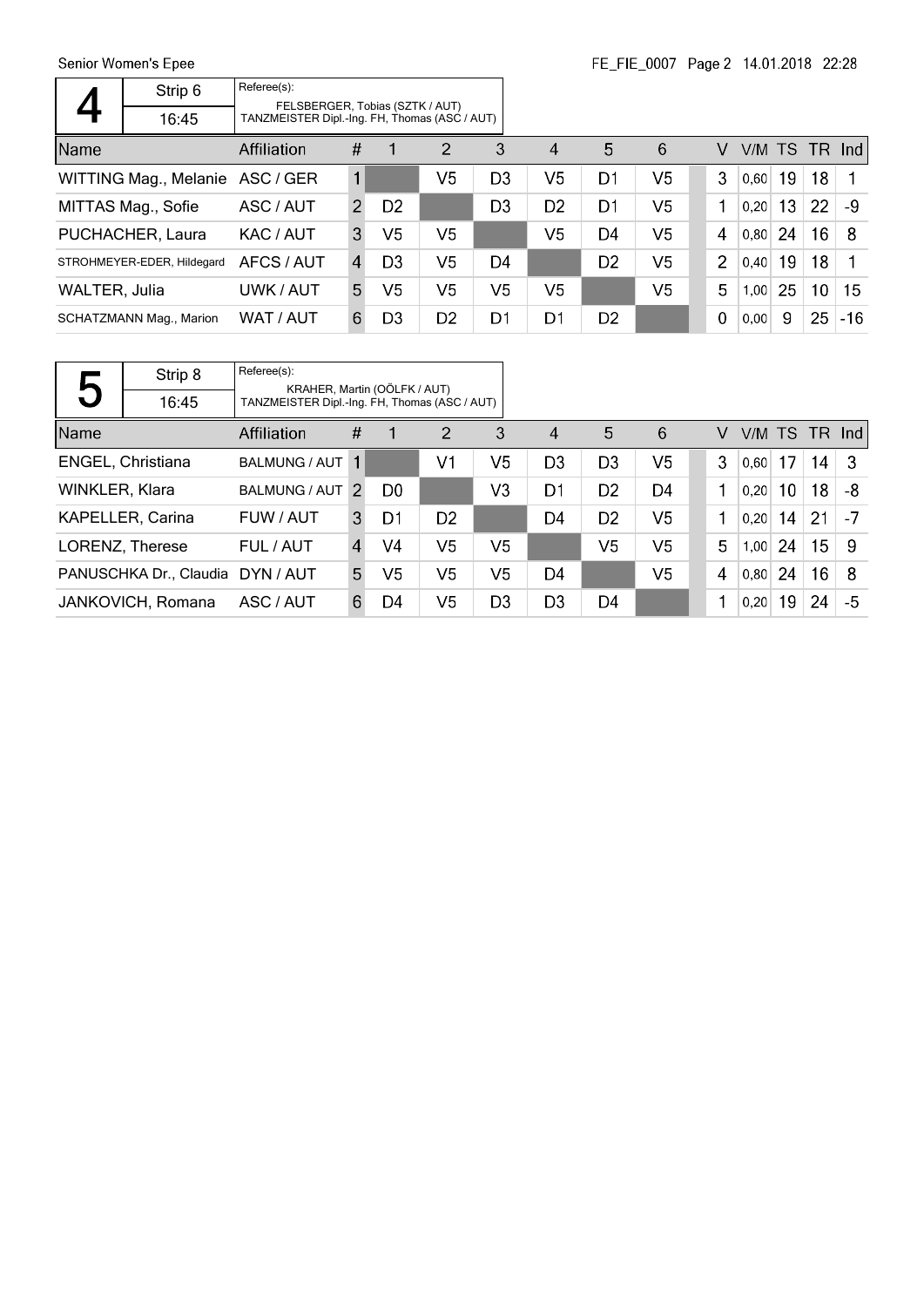## Senior Women's Epee<br>Seeding for Round #3 - DE

| Tournament:   | Uni-Sport-Austria Meisterschaft 2018 |
|---------------|--------------------------------------|
| Date:         | Sonntag, 14. Jänner 2018 - 14:00     |
| FIE Document: | FE FIE 0008                          |

| Seed                    | Name                             | Club           | Country    | v                         | V/M               | TS              | TR              | ∣Ind  | Notes      |
|-------------------------|----------------------------------|----------------|------------|---------------------------|-------------------|-----------------|-----------------|-------|------------|
| $\overline{\mathbf{1}}$ | <b>SCHMIDL, Paula</b>            | <b>OÖLFK</b>   | <b>AUT</b> | $\overline{11}$           | 1,00              | 55              | 16              | $+39$ | Advanced   |
| $\overline{2}$          | STELZER Dipl.-Ing. BSc, Victoria | <b>STLFC</b>   | <b>AUT</b> | 9                         | 0,90              | 49              | 25              | $+24$ | Advanced   |
| $\overline{3}$          | PUCHACHER, Laura                 | KAC            | <b>AUT</b> | 9                         | 0,90              | 49              | $\overline{31}$ | $+18$ | Advanced   |
| $\overline{4}$          | PANUSCHKA Dr., Claudia           | <b>DYN</b>     | <b>AUT</b> | 9                         | 0,82              | 53              | 25              | $+28$ | Advanced   |
| 5                       | <b>MEHOFER BA, Anna</b>          | <b>ASC</b>     | <b>AUT</b> | 9                         | 0.82              | 53              | $\overline{32}$ | $+21$ | Advanced   |
| $\overline{6}$          | KONCZALSKA, Justyna              | ΤI             | <b>AUT</b> | 8                         | 0, 80             | 45              | $\overline{21}$ | $+24$ | Advanced   |
| 7                       | WALTER, Julia                    | <b>UWK</b>     | <b>AUT</b> | $\overline{8}$            | 0,73              | 47              | 30              | $+17$ | Advanced   |
| $\overline{8}$          | ENGEL, Christiana                | <b>BALMUNG</b> | <b>AUT</b> | $\overline{8}$            | 0,73              | 42              | 27              | $+15$ | Advanced   |
| 9                       | LORENZ, Therese                  | <b>FUL</b>     | <b>AUT</b> | $\overline{8}$            | $\overline{0,73}$ | 48              | 36              | $+12$ | Advanced   |
| $\overline{10}$         | PINGGERA, Elisabeth              | <b>FTSJD</b>   | <b>AUT</b> | 8                         | 0,73              | 41              | 34              | $+7$  | Advanced   |
| $\overline{11}$         | <b>FEHRER, Stefanie</b>          | <b>FUL</b>     | <b>AUT</b> | 7                         | 0,70              | 44              | $\overline{24}$ | $+20$ | Advanced   |
| $\overline{12}$         | KNOBLICH Mag., Ulrike            | <b>ASC</b>     | <b>AUT</b> | 7                         | 0,70              | 45              | $\overline{34}$ | $+11$ | Advanced   |
| $\overline{13}$         | GLAC Dr., Margarethe             | <b>ASC</b>     | <b>AUT</b> | 7                         | 0,70              | $\overline{37}$ | $\overline{35}$ | $+2$  | Advanced   |
| $\overline{14}$         | TANZMEISTER Mag., Dorothea       | <b>ASC</b>     | <b>AUT</b> | 7                         | 0.64              | $\overline{47}$ | 28              | $+19$ | Advanced   |
| $\overline{15}$         | STROHMEYER-EDER, Hildegard       | <b>AFCS</b>    | <b>AUT</b> | 7                         | 0,64              | 48              | $\overline{38}$ | $+10$ | Advanced   |
| $\overline{16}$         | KUBR Mag., Eva                   | <b>FUW</b>     | <b>AUT</b> | 6                         | 0, 55             | 42              | $\overline{33}$ | $+9$  | Advanced   |
| $\overline{17}$         | <b>KAPELLER, Carina</b>          | <b>FUW</b>     | <b>AUT</b> | 4                         | 0,36              | 35              | 39              | $-4$  | Advanced   |
| $\overline{18}$         | <b>WITTING Mag., Melanie</b>     | <b>ASC</b>     | <b>GER</b> | 4                         | 0,36              | 35              | 44              | -9    | Advanced   |
| $\overline{19}$         | ROSSKOPF, Tina Maria             | <b>KAC</b>     | <b>AUT</b> | $\overline{4}$            | 0,36              | 36              | 48              | $-12$ | Advanced   |
| 20                      | SCHOTT, Johanna                  | OÖLFK          | <b>AUT</b> | 4                         | 0,36              | $\overline{32}$ | 48              | $-16$ | Advanced   |
| $\overline{21}$         | <b>SCHMIDL, Rosa</b>             | <b>OÖLFK</b>   | <b>AUT</b> | 3                         | 0,30              | 39              | 42              | $-3$  | Advanced   |
| 22                      | SCHATZMANN Mag., Marion          | <b>WAT</b>     | <b>AUT</b> | 3                         | 0,30              | 29              | 39              | $-10$ | Advanced   |
| 23                      | MADERTHANER, Katharina           | <b>FUL</b>     | <b>AUT</b> | 3                         | 0,27              | 30              | 49              | $-19$ | Advanced   |
| $\overline{24}$         | MITTAS Mag., Sofie               | <b>ASC</b>     | <b>AUT</b> | $\overline{\mathbf{3}}$   | 0,27              | $\overline{27}$ | 46              | $-19$ | Advanced   |
| 25                      | <b>VEGHELY, Patricia</b>         | <b>STLFC</b>   | <b>AUT</b> | $\overline{\overline{3}}$ | 0,27              | 28              | $\overline{51}$ | $-23$ | Eliminated |
| 26                      | SUPANZ, Christina                | USI-K          | <b>AUT</b> | $\overline{\mathbf{3}}$   | 0,27              | 25              | 48              | $-23$ | Eliminated |
| 27                      | JANKOVICH, Romana                | <b>ASC</b>     | <b>AUT</b> | $\overline{2}$            | 0, 20             | $\overline{30}$ | 46              | $-16$ | Eliminated |
| 28                      | WINKLER, Klara                   | <b>BALMUNG</b> | <b>AUT</b> | $\overline{2}$            | 0, 20             | 20              | 38              | $-18$ | Eliminated |
| 29                      | <b>ACKERMANN, Laure</b>          | <b>WFK</b>     | <b>AUT</b> | 1                         | 0,09              | 29              | $\overline{51}$ | $-22$ | Eliminated |
| $\overline{30}$         | HENDRICKS Mag., Judith           | <b>WAT</b>     | <b>AUT</b> | 1                         | $ 0,09\rangle$    | 22              | 52              | $-30$ | Eliminated |
| 31                      | <b>RIEGLER, Kristin</b>          | <b>FCE</b>     | <b>AUT</b> |                           |                   |                 |                 |       | Eliminated |
| $\overline{32}$         | AIGNER, Simona                   | <b>WAT</b>     | <b>AUT</b> |                           |                   |                 |                 |       | Eliminated |
| 33                      | STOSCHITZKY, Edith               | <b>ATUS</b>    | <b>AUT</b> |                           |                   |                 |                 |       | Eliminated |

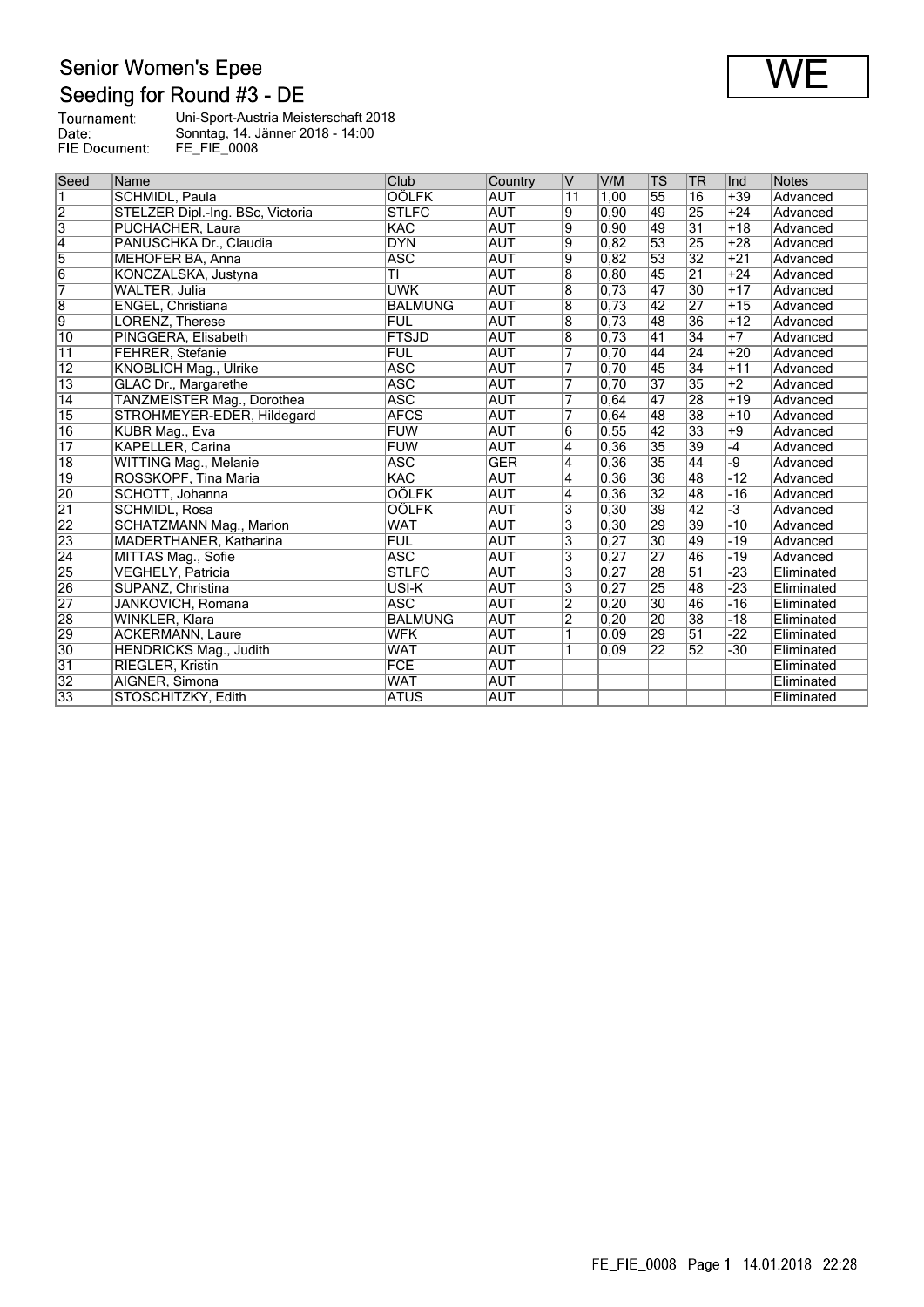### Senior Women's Epee - Round #3 - DE (Table of 32)

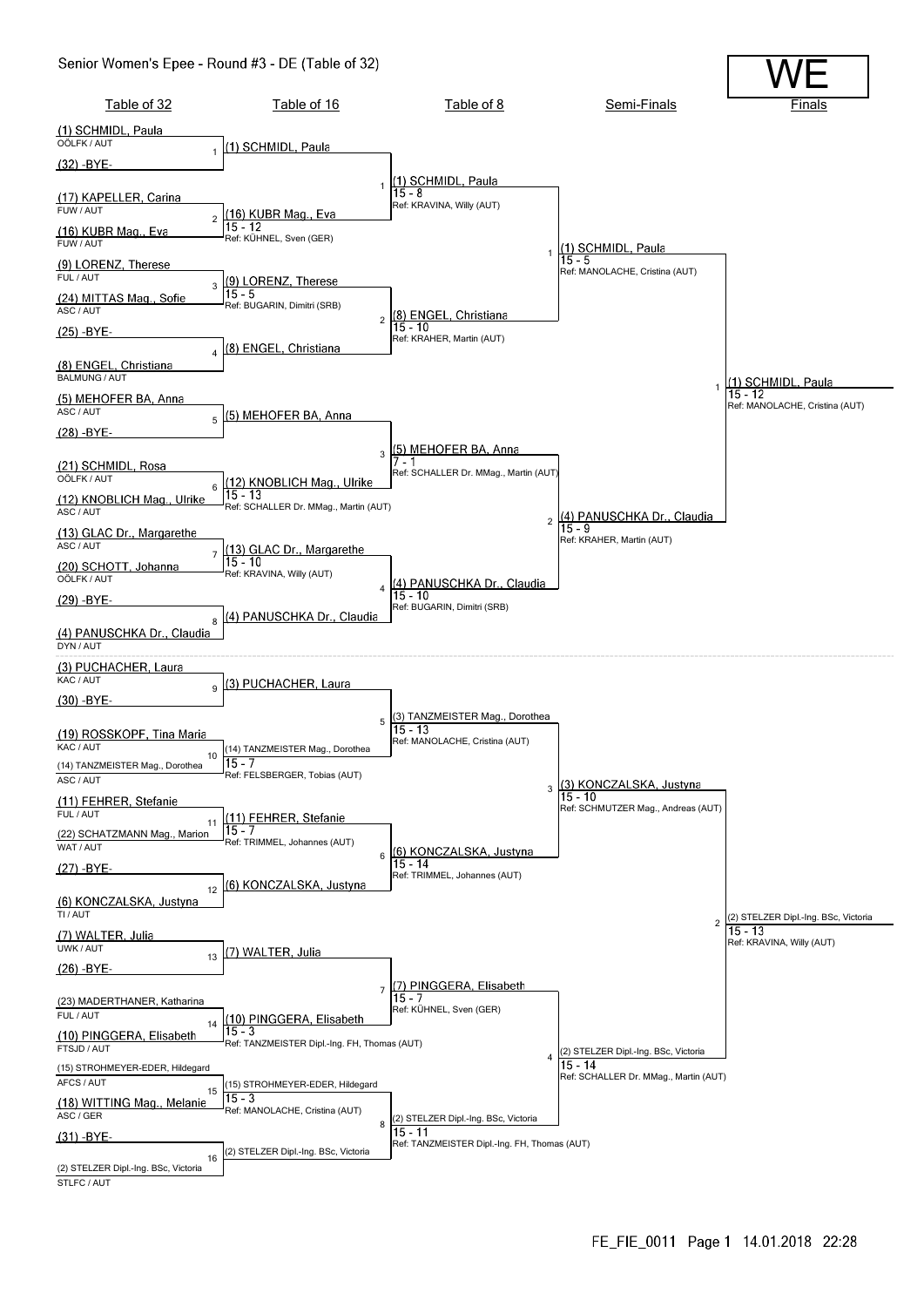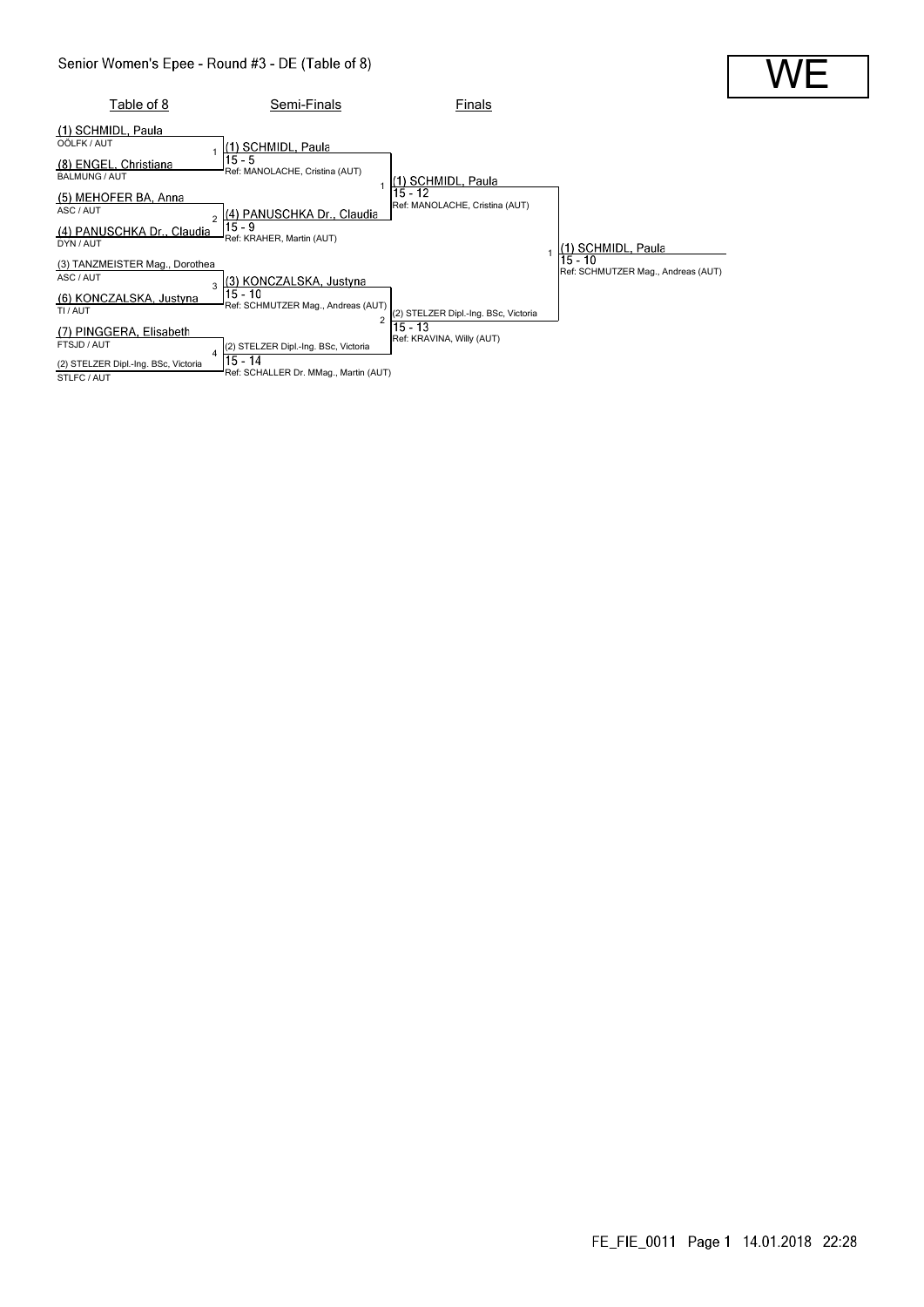# Senior Women's Epee<br>Final Ranking

| Tournament:   | Uni-Sport-Austria Meisterschaft 2018 |
|---------------|--------------------------------------|
| Date:         | Sonntag, 14. Jänner 2018 - 14:00     |
| FIE Document: | FE FIE 0012                          |

| Place           | Name                             | Country    | <b>Birthdate</b> |
|-----------------|----------------------------------|------------|------------------|
| $\overline{1}$  | SCHMIDL, Paula                   | AUT        | 02.06.1996       |
| $\overline{2}$  | STELZER Dipl.-Ing. BSc, Victoria | <b>AUT</b> | 09.01.1987       |
| 3T              | PANUSCHKA Dr., Claudia           | <b>AUT</b> | 07.07.1978       |
| 3T              | KONCZALSKA, Justyna              | <b>AUT</b> | 17.07.1983       |
| $\overline{5}$  | MEHOFER BA, Anna                 | <b>AUT</b> | 30.08.1990       |
| $\overline{6}$  | ENGEL, Christiana                | AUT        | 10.07.1989       |
| 7               | PINGGERA, Elisabeth              | <b>AUT</b> | 12.05.1998       |
| $\overline{8}$  | TANZMEISTER Mag., Dorothea       | AUT        | 10.09.1968       |
| $\overline{9}$  | PUCHACHER, Laura                 | AUT        | 13.05.1994       |
| $\overline{10}$ | <b>WALTER, Julia</b>             | <b>AUT</b> | 23.05.1996       |
| 11              | LORENZ, Therese                  | <b>AUT</b> | 29.06.1968       |
| 12              | <b>FEHRER, Stefanie</b>          | <b>AUT</b> | 24.02.1998       |
| $\overline{13}$ | <b>KNOBLICH Mag., Ulrike</b>     | <b>AUT</b> | 20.08.1975       |
| 14              | <b>GLAC Dr., Margarethe</b>      | <b>AUT</b> | 02.08.1980       |
| $\overline{15}$ | STROHMEYER-EDER, Hildegard       | <b>AUT</b> | 08.05.1966       |
| 16              | KUBR Mag., Eva                   | <b>AUT</b> | 05.10.1991       |
| $\overline{17}$ | <b>KAPELLER, Carina</b>          | AUT        | 14.08.1998       |
| 18              | <b>WITTING Mag., Melanie</b>     | <b>GER</b> | 03.05.1982       |
| 19              | ROSSKOPF, Tina Maria             | AUT        | 18.04.1992       |
| 20              | SCHOTT, Johanna                  | <b>AUT</b> |                  |
| $\overline{21}$ | SCHMIDL, Rosa                    | <b>AUT</b> | 27.12.1998       |
| 22              | <b>SCHATZMANN Mag., Marion</b>   | <b>AUT</b> | 17.02.1991       |
| 23              | MADERTHANER, Katharina           | <b>AUT</b> | 11.11.1983       |
| $\overline{24}$ | MITTAS Mag., Sofie               | AUT        | 19.01.1987       |
| 25              | VEGHELY, Patricia                | <b>AUT</b> |                  |
| $\overline{26}$ | SUPANZ, Christina                | <b>AUT</b> | 11.08.1989       |
| $\overline{27}$ | JANKOVICH, Romana                | AUT        | 11.12.1996       |
| $\overline{28}$ | <b>WINKLER, Klara</b>            | <b>AUT</b> |                  |
| 29              | <b>ACKERMANN, Laure</b>          | <b>AUT</b> | 18.01.1985       |
| 30              | <b>HENDRICKS Mag., Judith</b>    | <b>AUT</b> |                  |
| 31              | <b>RIEGLER, Kristin</b>          | <b>AUT</b> | 22.01.1967       |
| 32              | AIGNER, Simona                   | <b>AUT</b> |                  |
| 33              | STOSCHITZKY, Edith               | AUT        | 29.05.1949       |